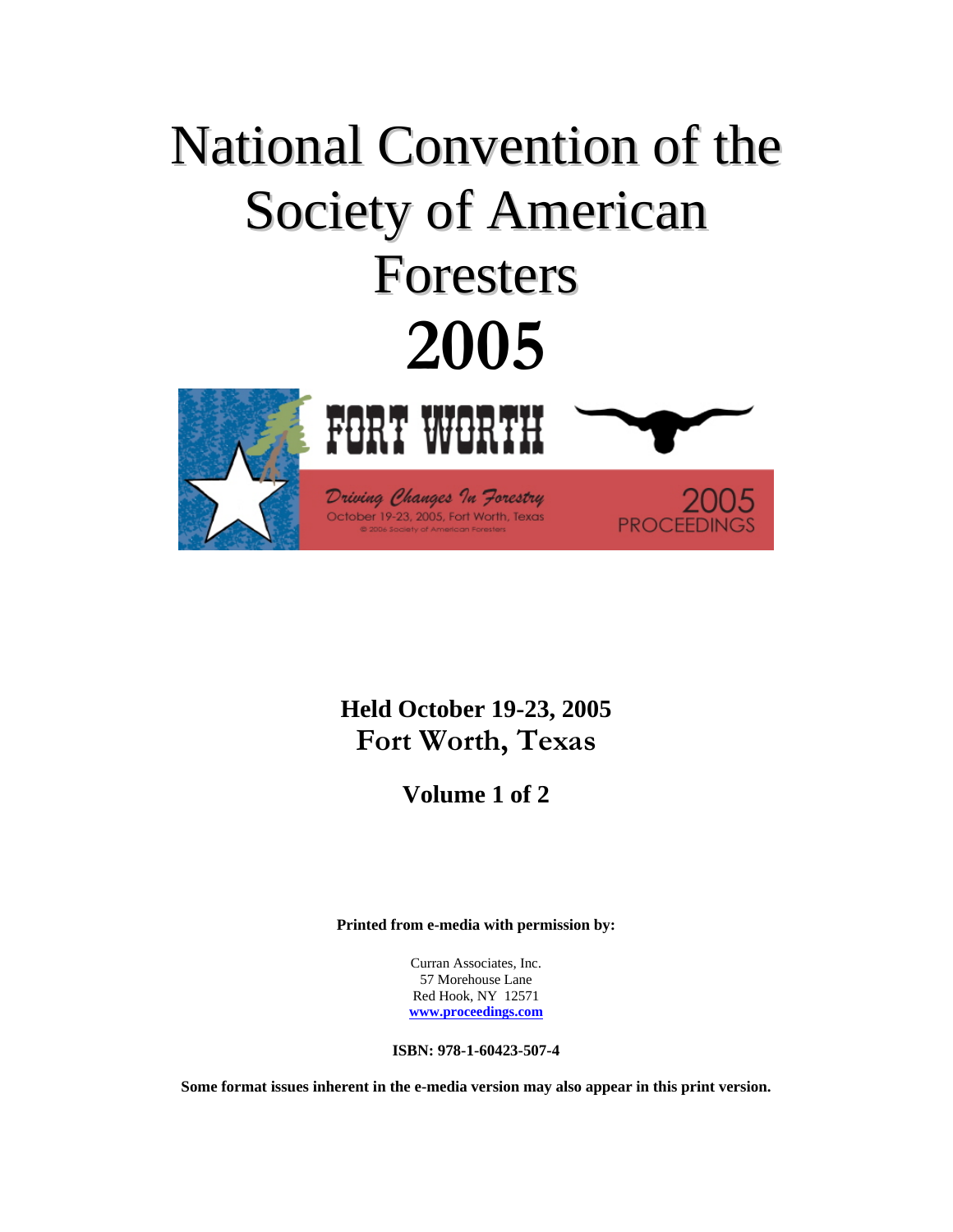Society of American Foresters 5400 Grosvenor Lane, Bethesda, Maryland 20814-2198 P: 301.897.8720 - Toll Free: 866.897.8720 - F: 301.897.3690 Email: safweb@safnet.org

Copyright © 2006 - Society of American Foresters

CD-ROM Produced by X-CD Technologies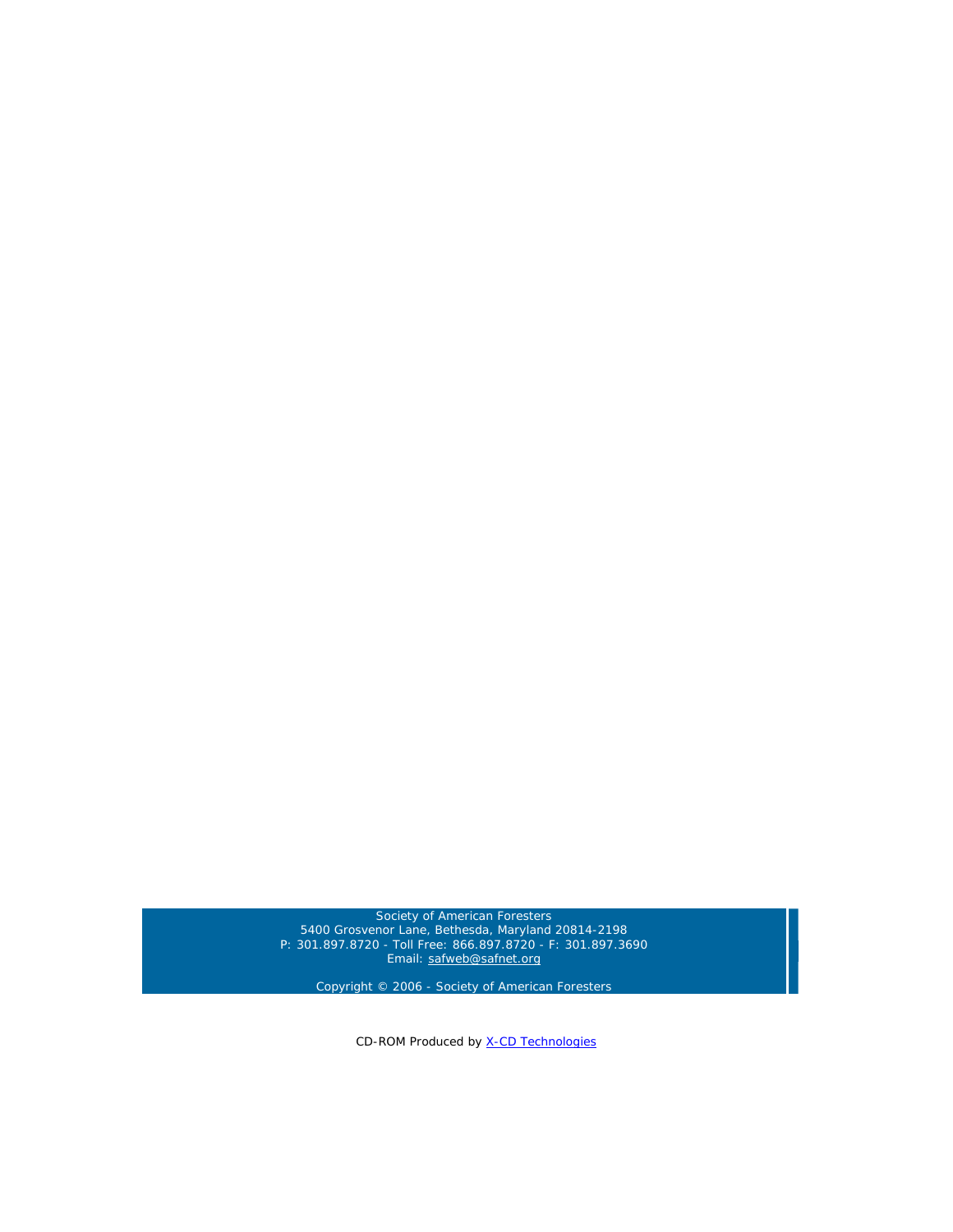Society of American Foresters

National Convention of the Society of American Foresters 2005

# **TABLE OF CONTENTS**

#### **VOLUME I**

## **A. RESOURCE MANAGEMENT**

| Do Technological Advancements Increase Efficiency and Precision in Sawtimber<br>C. Dahl, B. Harding, H. Wiant Jr.                                                            |  |
|------------------------------------------------------------------------------------------------------------------------------------------------------------------------------|--|
| <b>Graphical Representations of Cartographic Uncertainty Across Different Spatial</b><br>A. Lister, R. Riemann                                                               |  |
| LIDAR Remote Sensing for Characterizing and Visualizing Vegetation Structure 31<br>R. McGaughey, H. Andersen, S. Reutebuch                                                   |  |
| Light Detection and Ranging (LIDAR): An Emerging Tool for Multiple Resource<br>S. Reutebuch, H. Andersen, R. McGaughey                                                       |  |
| Reineke's Stand Density Index: Where are we and where do we go from here? 69<br>J. Shaw                                                                                      |  |
| The Fuel Treatment Evaluator- A Silvicultural Approach to Reducing Fire Hazard  82<br>W. Shepperd, K. Abt, R. Barbour, R. Fight, R. Huggett, P. Miles, E. Reinhardt, K. Skog |  |
| An Alternative Method for On Line Analysis of FIA Data - SOLE: The Southern On<br>M. Spinney, P. Van Deusen, F. Roesch                                                       |  |
| Forest Planning Using Forest Inventory and Analysis Data and the Forest<br>D. Vandendriesche. P. Miles                                                                       |  |
| C. Woodall, J. Charney, G. Liknes, B. Potter                                                                                                                                 |  |

#### **B. FORESTRY SYSTEMS**

| K. Abdollahi, Z. Ning, M. Stubblefield, G. Tarver                                           |     |
|---------------------------------------------------------------------------------------------|-----|
| C. Dalv                                                                                     |     |
| Hunting Lease Enterprises for Private Landowners: Goldmine or Minefield? 126<br>B. MacGowan |     |
| E. G. McPherson. S. Gardner                                                                 | 166 |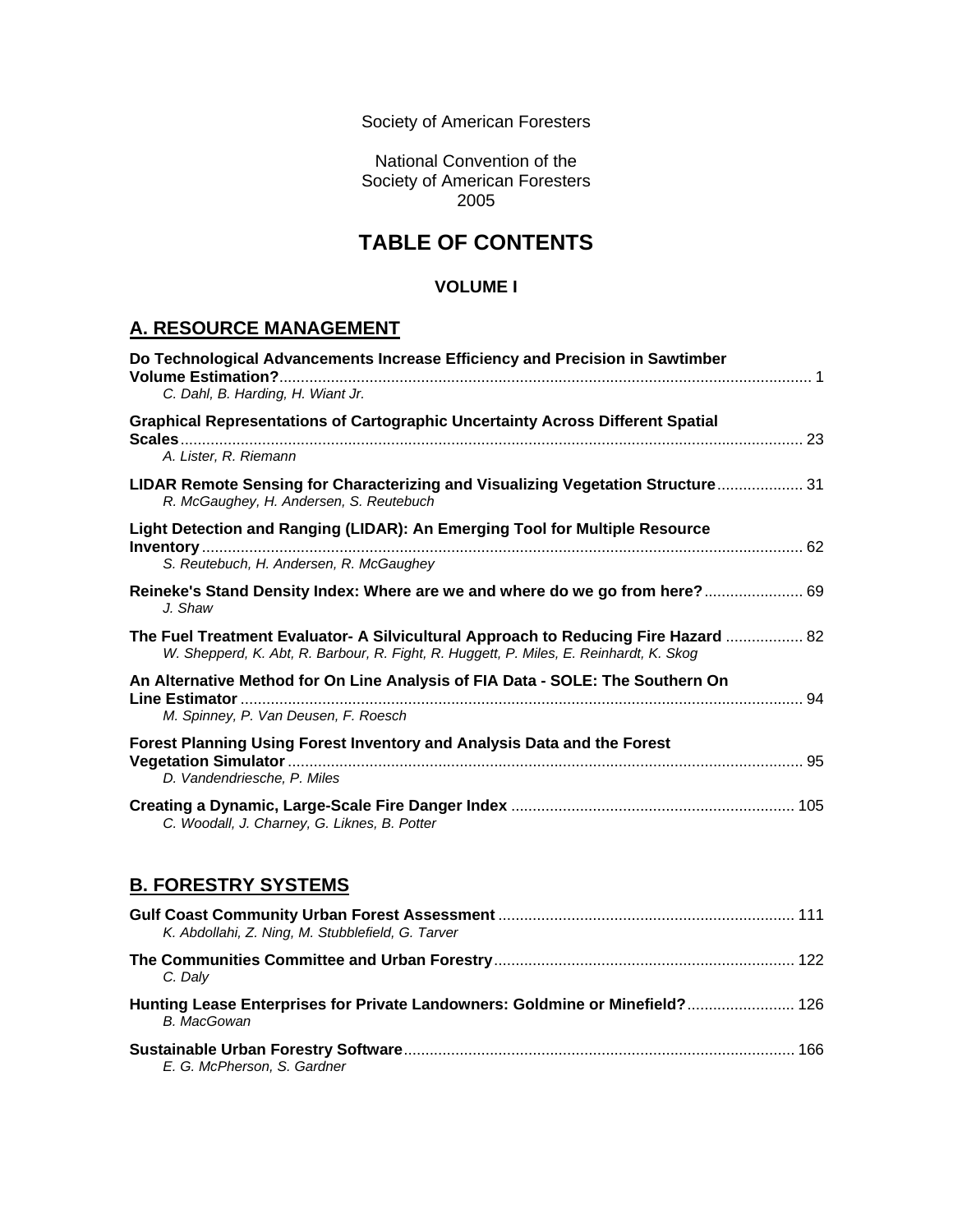| B. Beamon, Z. Ning |  |
|--------------------|--|

# **C. ECOLOGY AND BIOLOGY**

| Influence of Silvicultural Practices on Understory Disturbance Regimes,              |  |
|--------------------------------------------------------------------------------------|--|
| D. Buckley, J. Marshall                                                              |  |
| <b>Relative Density and Competitive Dynamics of Scots Pine (Pinus Sylvestris L.)</b> |  |
|                                                                                      |  |
| G. Vacchiano, E. Lingua, F. Meloni, R. Motta                                         |  |

# **D. MANAGEMENT & UTILIZATION**

| C. Burns                                                                                                                                                      |  |
|---------------------------------------------------------------------------------------------------------------------------------------------------------------|--|
| Significance, Impact and Management of Oak Wilt over Six Decades 257<br>J. Juzwik                                                                             |  |
| Living Forest Laboratories for Sustainable Silviculture in British Columbia 270<br>A. Mitchell, A. Vyse                                                       |  |
| HW Buck for Windows: The Optimal Hardwood Log Bucking Decision Simulator<br>S. Noble, B. Orr, J. Pickens, P. Araman, J. Baumgras, A. Steele                   |  |
| Intensive Hardwood Log Bucker Training using HW Buck Dramatically Improves<br>J. Pickens, A. Everett, S. Noble, J. Baumgras, P. Araman, C. Waniger, A. Steele |  |
| J. McIver, D. Schwilk                                                                                                                                         |  |
| D. Schwilk, J. Keeley                                                                                                                                         |  |
| J. Smith, A. Shlisky, K. Pohl, B. Jeske, K. Ryan, M. Rollins, Z. Zhu, J. Vogelmann                                                                            |  |

#### **E. DECISION SCIENCE**

| K. Abusow  |  |
|------------|--|
| B. Banzhaf |  |

#### **VOLUME II**

| F. Crane |  |
|----------|--|
| E. Cox   |  |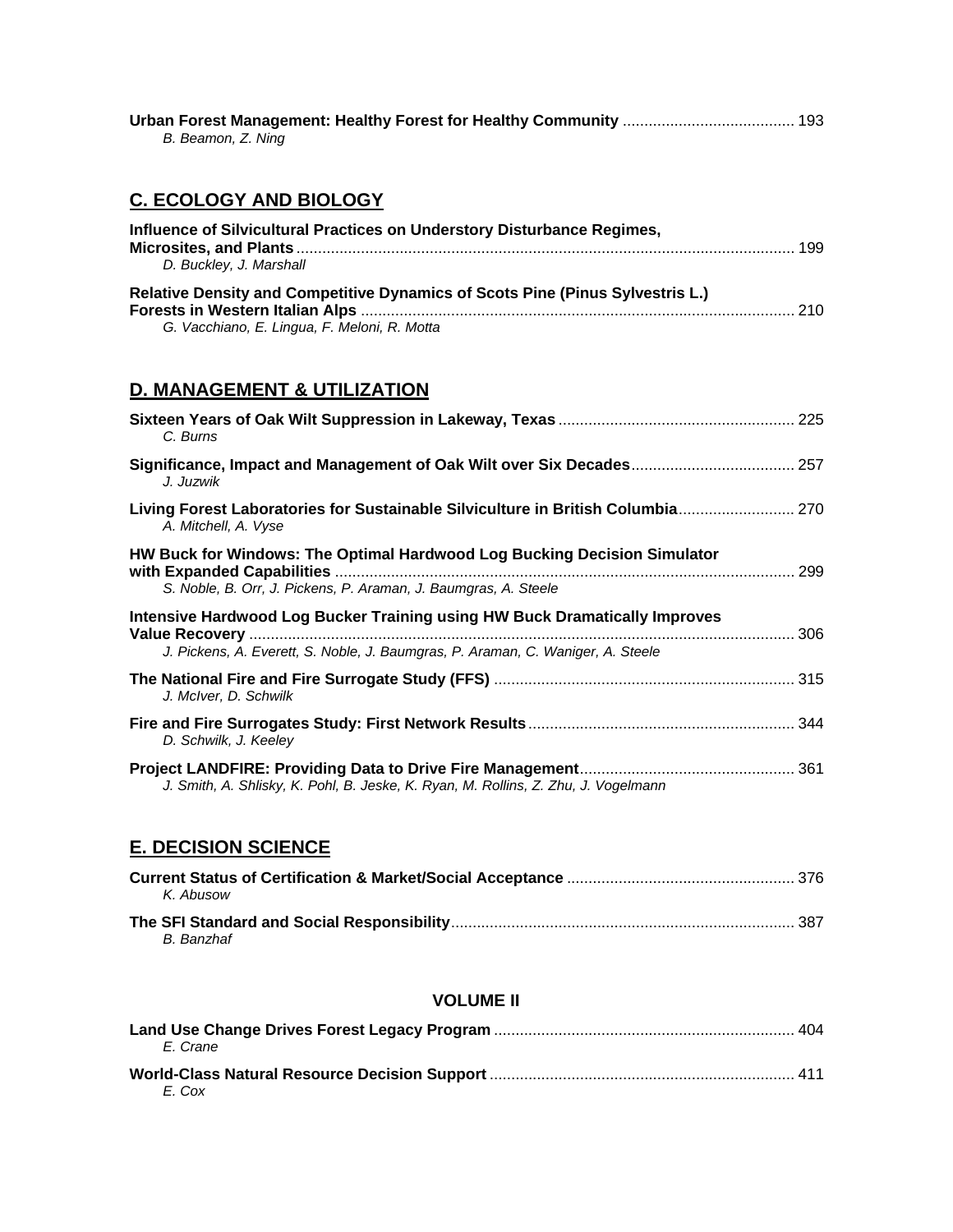| <b>Competing for Legitimacy: The Development and Evolution of Forest</b><br>K. Mars, D. Ostermeier                                                |  |
|---------------------------------------------------------------------------------------------------------------------------------------------------|--|
| J. McCarter, K. Zobrist                                                                                                                           |  |
| Dynamic Vegetation Modeling: Driving Management Changes Today by Looking<br>K. Pohl, T. Schulz, E. Strenge, M. Babler, A. Shlisky, J. Smith       |  |
| Developing Management Templates for Increased Biodiversity and Economic<br>K. Zobrist, T. Hinckley, M. Andreu, K. Gehringer, C. Hedman, B. Lippke |  |

# **F. SOCIAL & RELATED SCIENCES**

| Religious Undercurrents in Environmentalism and Forestry: Introduction to the                                 |  |
|---------------------------------------------------------------------------------------------------------------|--|
| E. Barnard, J. Coufal                                                                                         |  |
| J. Barnard, E. Barnard                                                                                        |  |
| M. Coffman                                                                                                    |  |
| T. Dunlap                                                                                                     |  |
| Enhancing the Dialogue between Foresters and Private Forest Landowners  565<br>J. Finley, A. Muth, A. Metcalf |  |
| Green Religion vs. the Greening of Religion: A Case Study of Christian<br>D. Foster                           |  |
| R. Haynes                                                                                                     |  |
| L. Huss                                                                                                       |  |
| The Role of University-Industry Research Cooperatives in Diffusing New<br>R. Kellison                         |  |
| W. Keye                                                                                                       |  |
| Outdoor Recreation in the New Century: Frameworks for Working Through the<br>S. McCool                        |  |
| <b>B.</b> Mendell                                                                                             |  |
| H. Tjader, J. Coufal                                                                                          |  |
| The Future of Recreation Research in Post-Utiliarian Resource Management 666<br>D. Williams                   |  |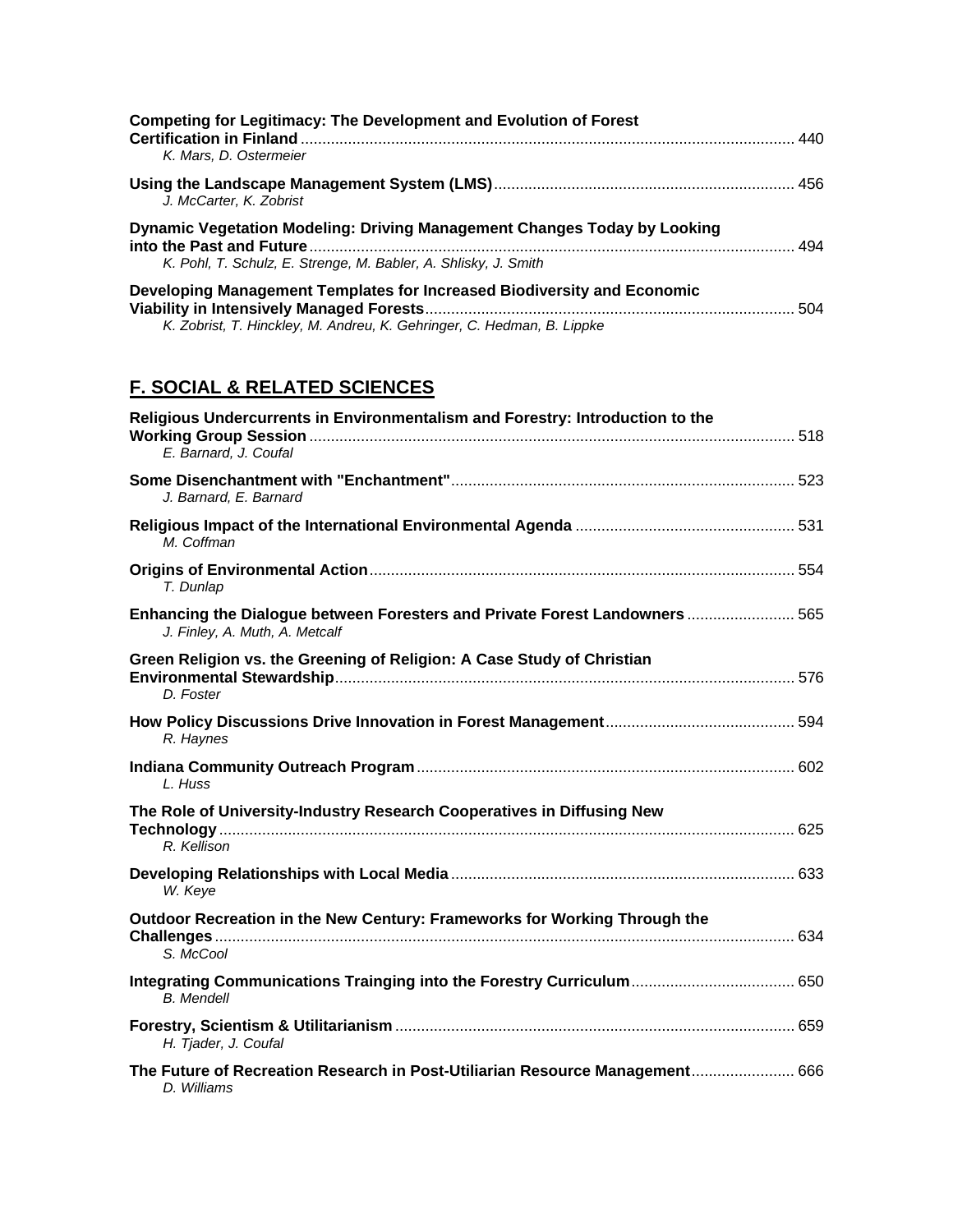## **LEADERSHIP**

| Z. Nina                                                                |  |
|------------------------------------------------------------------------|--|
| Who does the work in the forest? Connections between Foresters and the |  |
|                                                                        |  |
| J. Garland                                                             |  |

## **POSTERS**

| Mapping Forest Attibutes in the Interior Western States using FIA Data, MODIS<br>J. Blackard, G. Moisen                                           |  |
|---------------------------------------------------------------------------------------------------------------------------------------------------|--|
| The Ancient Cross Timbers Consortium for Research, Education, and<br>D. Stahle, D. Bragg                                                          |  |
| N. Clark, S. Lee, B. Bechfold, G. Reams                                                                                                           |  |
| Are Texas Forest Soils Being Re-Engineered by an Invasive Earthworm Species? 703<br>G. Damoff, K. Farrish                                         |  |
| The Douglas-fir Beetle in Minnesota: Locating an Indigenous Exotic in Northern<br>K. Dodds, D. Gilmore, S. Seybold                                |  |
| W. Hansen, D. Law                                                                                                                                 |  |
| Impact of Forestry-Related Ordinances on Timber Harvesting in St. Tammany<br>J. Henderson, T. Wilson, M. Dunn, R. Kazmierczak, H. Niu             |  |
| G. Ice, C. Hale, S. Schoenholtz, J. Light, S. Johnson, T. Bousquet, J. Stednick                                                                   |  |
| Sampling to Monitor Tamarisk (Salt Cedar) Control on the Cimarron National<br>T. Lynch, R. Wittwer, D. Stevenson                                  |  |
| Fuel Loading and Vegetative Response of Mixed-Conifer Stands to Silvicultural<br>G. Mason, T. Baker, J. Boren, D. VanLeeuwen, S. Fernald, D. Cram |  |
| M. Mutlu, S. Popescu, C. Stripling                                                                                                                |  |
| C. Owen                                                                                                                                           |  |
| <b>B.</b> Rockwell                                                                                                                                |  |
| Moving Forward with LIDAR Remote Sensing: Airborne Assessment of Forest<br>A. Rutledge, S. Popescu, C. Stripling                                  |  |
| D. St. John, F. Krogstad                                                                                                                          |  |